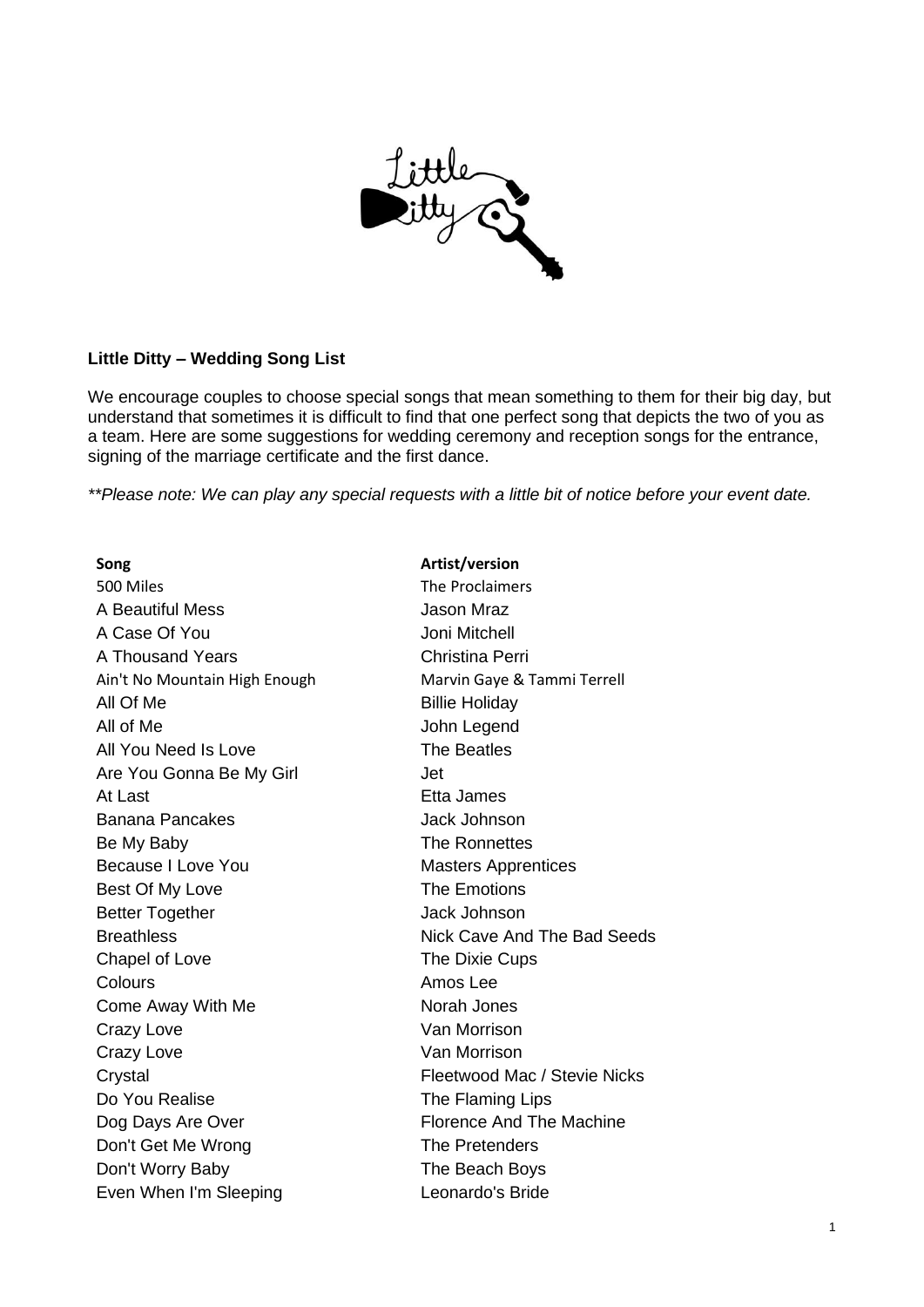Everlong The Foo Fighters Everything Michael Buble Everywhere **Fleetwood Mac** Fade Into You **Mazzy Star** Mazzy Star Falling Slowly **Glen Hansard** Feels Like Home Chantal Kreviazuk Fly Me To The Moon Frank Sinatra Fool For Love Lord Huron Friday I'm In Love The Cure God Only Knows The Beach Boys Gravity John Mayer Green Eyes **Coldpay** Grow Old With You **Adam Sandler** Halo **Beyonce** Happy **Pharrell Williams** Happy Together The Turtles Happy Together The Turtles Heartbeats José González Here Comes The Sun The Beatles Here Comes Your Man The Pixies Hey Ho The Lumineers How Long Will I Love You **Ellie Goulding** How Sweet It Is To Be Loved By You James Taylor / Marvin Gaye I Believe In A Thing Called Love The Darkness I Can't Help Falling In Love With You Elvis Presley I Choose You Sarah Barreilles I Found You **Alabama Shakes** I Only Have Eyes For You The Flamingos I Was Born To Love You **Ray LaMontagne** I Will Always Love You **Dolly Parton** I Will Follow You Into The Dark Death Cab For Cutie If I Aint Got You James Bay I'll Be Your Mirror The Velvet Underground I'm Yours Jason Mraz Into My Arms **Nick Cave And The Bad Seeds** Into The Mystic **Van Morrison Iris** Iris **Internal Coop Coop Dolls** Is This Love Bob Marley Islands In The Stream **Dolly Parton & Kenny Rogers Isn't She Lovely Community Stevie Wonder** Issues Julia Michaels It Must Be Love **Madness** I've Got You Under My Skin Frank Sinatra Just Like Heaven The Cure Kiss Me Sixpence None The Richer Kissing You **Desree** 

Higher Love James Vincent McMorrow/Steve Winwood Home Edward Sharpe And The Magnetic Zeros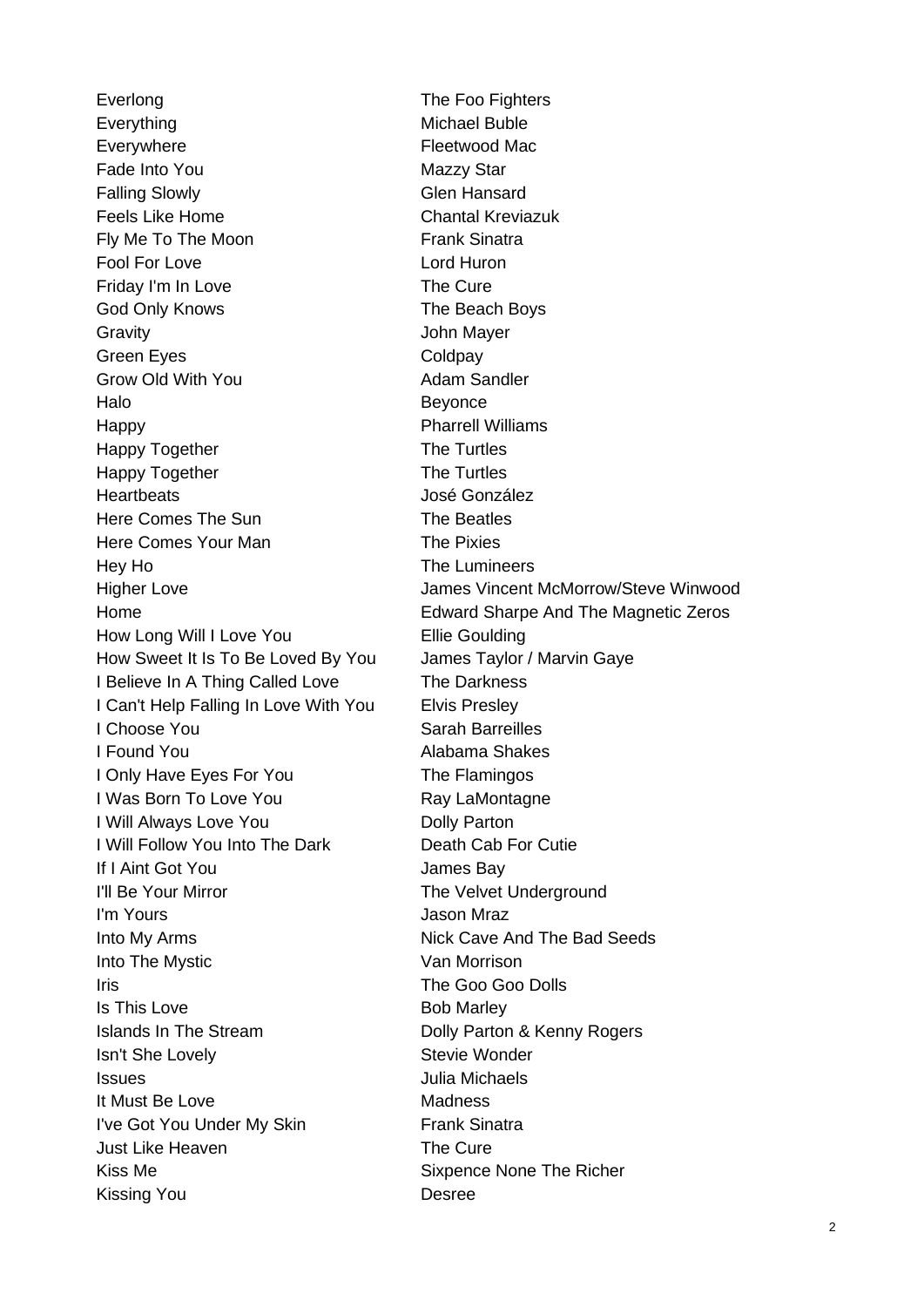La Vie En Rose **Edif** Piaf Lay Me Down Sam Smith Let's Get Lost Chet Baker Love Came To Me **Dion & The Belmonts** Love Is In The Air **In the Air** John Paul Young Love Me Tender **Elvis** Presley Love Will Keep Us Alive The Eagles Lover **Taylor Swift** Lovesong **The Cure** Lucky Jason Mraz & Colbie Caillat Make You Feel My Love **Adele** Marry You **Bruno Mars** Maybe I'm Amazed **Paul McCartney** Michelle **The Beatles** Millionaire Chris Stapleton My Baby Just Cares For Me Nina Simone My Girl **The Temptations** Mystify **INXS** Natural Woman **Aretha Franklin** Nightminds Missy Higgins One And Only **Adele** Adele Our House Crosby, Stills, Nash & Young Peace Train **Cat Stevens** Perfect **Ed Sheeran** River **River River River River River Leon Bridges** Signed Sealed Delivered Stevie Wonder Skinny Love Bon Iver Slow Dancing In a Burning Room John Mayer Something The Beatles Somewhere Only We Know **Keane** Somewhere Over The Rainbow [Israel Kamakawiwo'ole](https://youtu.be/V1bFr2SWP1I) Songbird **Eva Cassidy** Sparks Coldplay Stand By Me Ben E King Still Falling For You **Ellie Goulding** Straight To You **Nick Cave And The Bad Seeds** Sweet Caroline Neil Diamond Sweet Disposition The Temper Trap Sweet Thing Van Morrisson Tennessee Whiskey Chris Stapleton The First Time Ever I Saw Your Face Roberta Flack The Look Of Love Dusty Springfield The Luckiest **Ben** Folds The Only Exception **Paramore** The Power Of Love **Huey Lewis & The News** The Rose **Bette Midler** The Very Thought Of You **Billie Holiday** The Way You Look Tonight Frank Sinatra